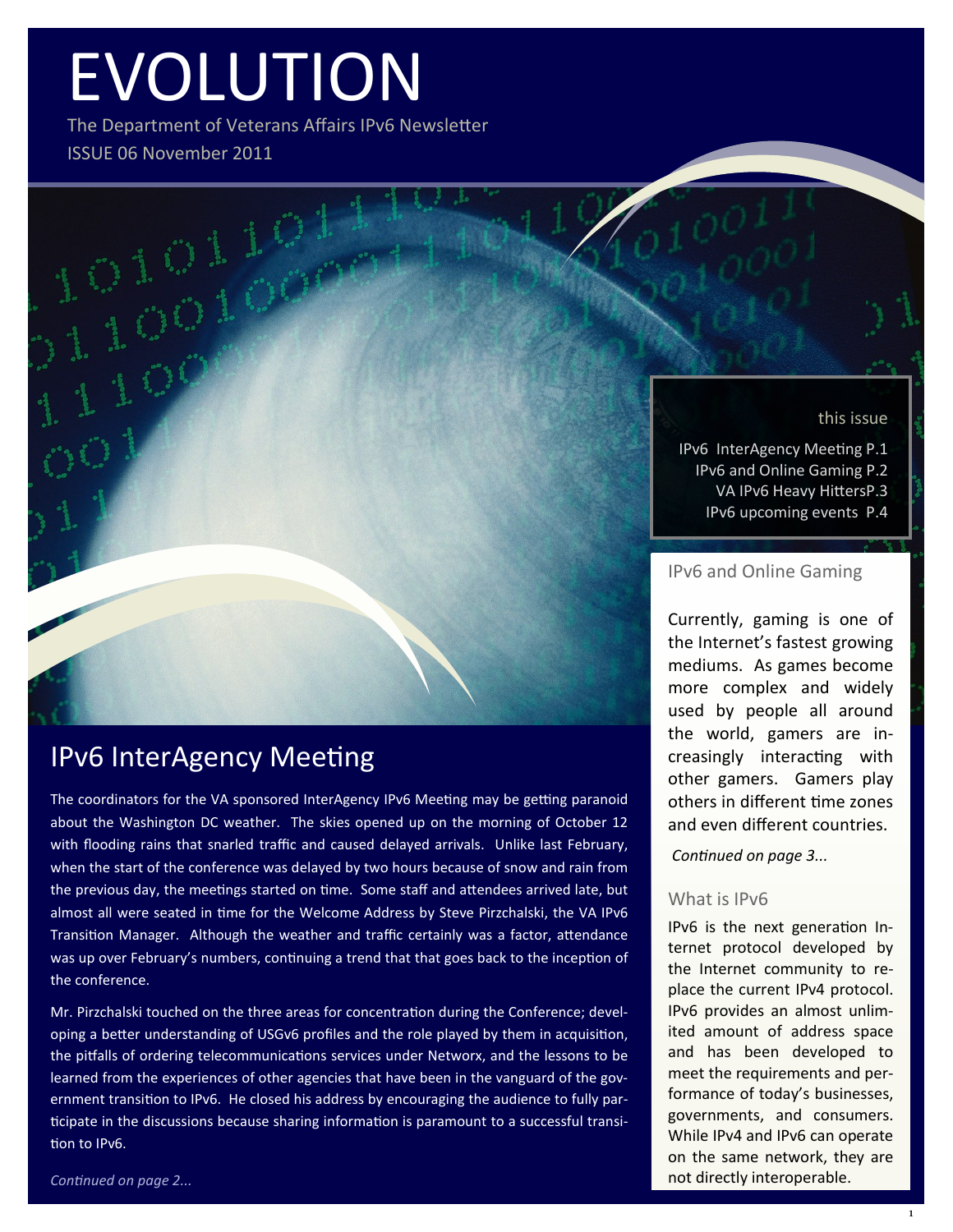

# VA IPv6 Heavy Hitters

*Two Stand out at the October InterAgency Meeting*

October's InterAgency meeting highlighted many engaging speakers. Two individuals from the VA stood out as leaders in the IPv6 VA transition; Mr. Mr. Ralph McDonald and Derrick Evans. Both Mr. McDonald and Mr. Evans are valuable members of VA's transition team and both have a wealth of experience with the VA.

Mr. Ralph McDonald has held the role of Designated Agency Representative (DAR) with the VA. According to those who work with Mr. McDonald, it is this former role that has proven to be an invaluable asset in working with the various Networx vendors when ordering dual stacked access circuits. Mr. McDonald's presentation regarding lessons learned when ordering circuits highlighted all the important process and communication techniques required to meet projected schedules and optimize outcomes. Mr. McDonald spoke to those in attendance about the need to conduct a thorough inventory of all assets prior initiating the process, stressing that it was vital that those responsible for the ordering of a circuit know what the circuit ID's were and what services were currently running under IPv4.

Mr. Derrick Evans, the IPv6 Manager in the OI&T organization under Mr. Steve Pirzchalski presented and moderated during the meeting. Mr. Evan's experience with IPv6 Acquisition has helped VA implement programs based on NIST guidance and FAR processes that streamline VA's ability to move forward with their goal of IPv6 transition and meeting all the OMB mandates. Mr. Evans also echoed Mr. McDonald's advice to collect as much inventory data as possible including the defined minimum IPv6 capabilities of all network devices.

Both Mr. McDonald and Mr. Evans are continuing to help VA move forward to the ultimate goal of being native IPv6 only by 2015. The dedication and commitment that each show will ensure the success of the full transition.



**October, 2011 InterAgency Meeting**

The morning sessions consisted of presentations and panel discussions that included an update of the IAC Roadmap by Dale Geesey, an IPv6 subject matter expert; IPv6 Acquisition and the USGv6 Profile lead by Derrick Evans, member of the VA IPv6 Transition Team; and Lessons for Ordering Dual-Stack Services from the Networx Carriers lead by Ralph McDonald, also of the VA IPv6 Transition Team. Representatives from NIST, Commerce and Interior joined Mr. Evans in his panel. Representatives from the GSA Networx PMO and Century Link were with Mr. McDonald. Questions and dialog with the audience for each session was extensive and continued into the lunch hour.

The afternoon session included an OMB update authored by Ms. Carol Bales that was delivered by Mr. Steve Pirzchalski. The day continued with lessons learned from the experiences of the Department of Education in meeting the 2012 milestone and VA's experience in developing IPv6 addressing plans. The final session was a lengthy audience participation round-table discussion of topics and issues raised during the day-long meeting. In a departure from the past, the October 2011 Meeting was presented in conjunction with the DGI 5th annual IPv6 Conference on October 13, 2011. The majority of the InterAgency attendees also attended the next day's conference.

The presentations from the October, 2011 Meeting and previous conferences are available from the VA InterAgency IPv6 Meeting Website at:

http://interagency.auspextech.com/.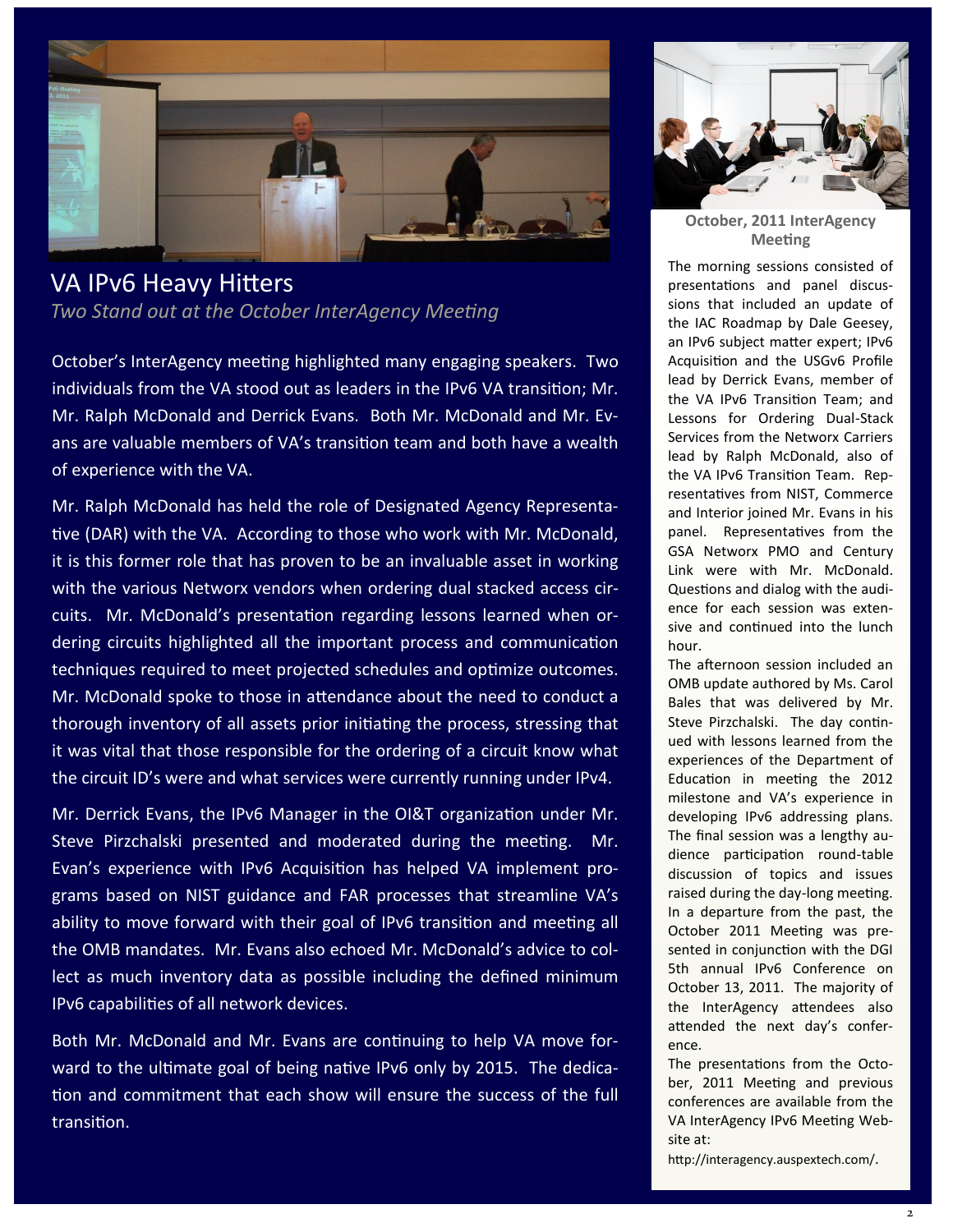

# IPv6 and Online Gaming

What makes gaming scenarios possible is a robust Internet, however, gamers face a couple laws of physics that are hard to avoid in the Internet world. First, is the speed that the protons can travel through the transport medium, which happens to be a little under two thirds of the speed of light as it is measured in a vacuum. Second, is the circumference of the Earth, and how the continents on the planet's surface are arranged. Can IPv6 make light travel faster? No, it cannot make light travel any faster, nor does it have the ability to shrink the planet or move the continents, or the data packets any faster than the existing processes. Ping times, which is what gamers use to measure performance, will remain much as they are today in IPv4, once IPv6 is fully deployed.

Gamers will notice that IPv6 brings significant benefits to their gaming platform. One important aspect of many games is the multiplayer environment. Current IPv4 and Network Address Translators (NATs) used by home gateways make allowing one game player to interact directly with another game player nearly impossible (or at least highly problematic). Most of the multi-player games rely on controllers to act as message relays allowing one player to interact with another.

Many online games require a central connection to a server to ensure that players remain connected and to stop "cheating", "hacking", etc. IPv6 removes the requirement for a network controller, which may allow all gamers to create more distributed online worlds.

With IPv6, there may now be the potential for self-clustering games where the interaction between players is not centrally managed. IPv6 may help bring this about since it has been nearly impossible to bring this into high use with IPv4. The good news is that IPv6 is sufficiently close enough to IPv4 so that existing models of game interaction will work. A well coded game will work just as well over IPv6 as it does over IPv4, so nothing should need to be changed. IPv6 has the capability to do much more than IPv4, including providing better support for multicast. This allows a single sender to send a single packet that is received by all multicast recipients. The network itself can perform the necessary packet replication to ensure that everyone who is a multicast member receives a copy of the packet. So IPv6 many not have the "Killer App" to run yet, but It may be the Killer app for internet gamers.

#### Windows IPv4 Networks can be Vulnerable to IPv6 Attack

A man-in-the-middle attack can use the IPv6 protocol to eavesdrop on IPv4 networks, though an attacker would have to physically place a router in the targeted environment for it to work.

According to a recent article written in *Information Week* by Mathew Schwartz, the attack works by introducing an IPv6 router into an IPv4 network, but only connecting the router to the IPv4 Internet. Using router advertising (RA) to create addresses--via a process known as Stateless Address Auto Configuration (SLAAC)--the attacker can control where traffic travels. Next, an attacker can use NAT-PT, "an experimental protocol used to connect IPv6-only networks to the legacy IPv4 network," said Johannes Ullrich, chief research officer for the SANS Institute, in a [blog](http://isc.sans.edu/diary.html?storyid=10660)  [post](http://isc.sans.edu/diary.html?storyid=10660) that analyzes this so-called SLAAC attack.

So how does an organization protect itself? Interestingly, there's a defense against the SLAAC attack, known as the [Secure Neighbor Discovery](http://en.wikipedia.org/wiki/Secure_Neighbor_Discovery_Protocol) (SEND) protocol, said Koziol. Except that Microsoft doesn't use SEND in its current products. "It seems after the engineers from Microsoft and Ericsson finished writing the IETF document, they also wrote and [filed a patent.](http://www.ietf.org/ietf-ftp/IPR/ericsson-send-ipsec.txt)

## The IPv6 Q&A Corner

#### Q: What does IPv4 and IPv6 coexistence mean?

ARIN: The technical functioning of the Internet remains the same in both versions and it is likely that both versions will continue to operate simultaneously on networks well into the future. To date, most networks that use IPv6 support both IPv4 and IPv6 addresses in their networks. It is important for all organizations to consider the adoption of IPv6 for their Internet services over the next couple of years, but it is also important to know that IPv4 is not going away. IPv4 and IPv6 will coexist on the Internet for many years. Although it is necessary to make certain services like Web sites and e-mail available over the IPv6 network, it is not necessary to replace the already deployed IPv4 infrastructure. The transition from IPv4 to IPv6 will happen over the course of many years, with both protocols working together on the Internet. Much of the IPv4 deployed infrastructure may continue to work on the Internet for years to come.